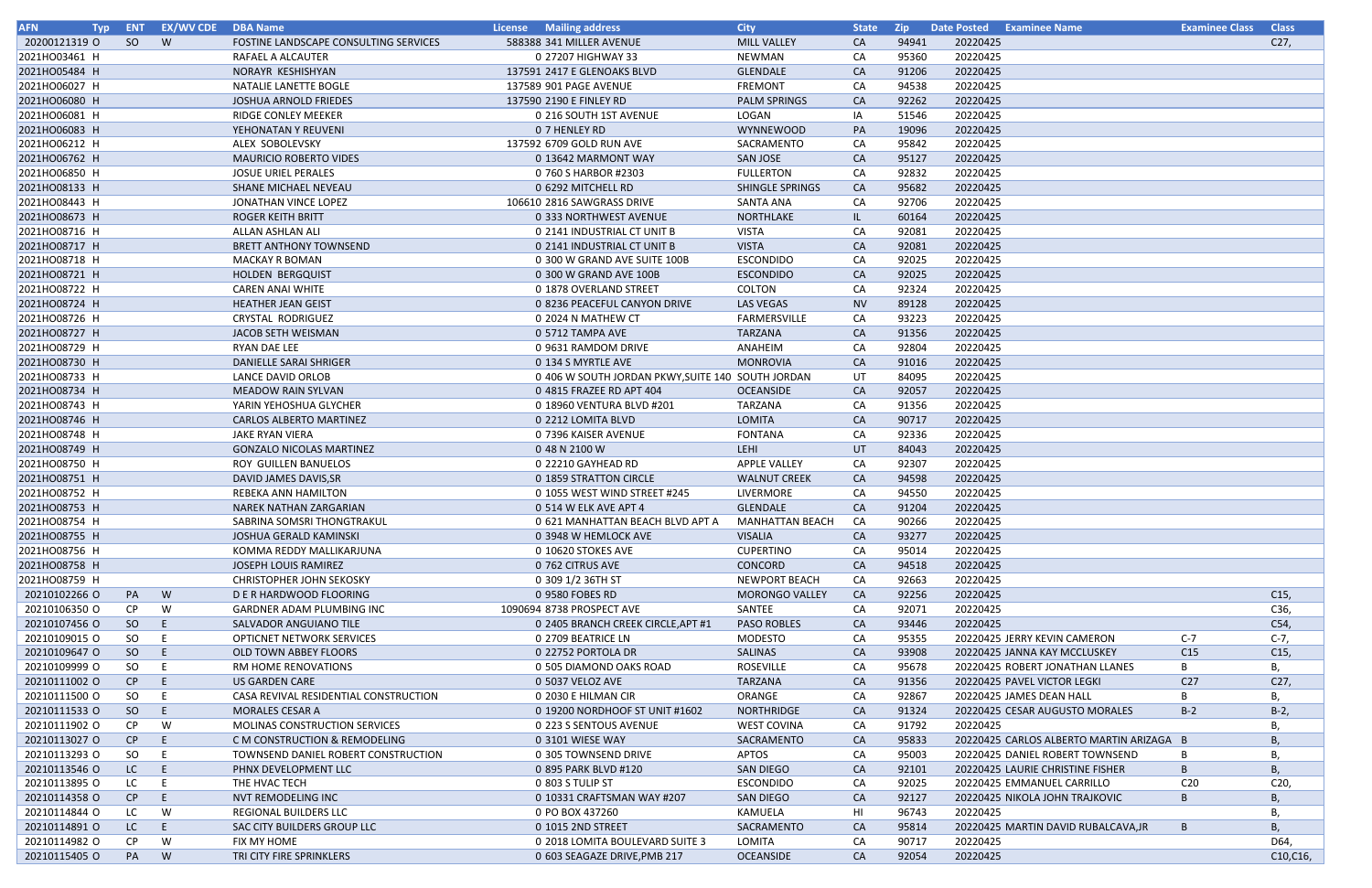| 20210115683 O | LC            | W  | <b>GOLDEN STATE DISTRIBUTORS LLC</b>       | 0 213 E SELANDIA LANE                | CARSON                    | CA        | 90746 | 20220425                                |                 | B,C15,C54,      |
|---------------|---------------|----|--------------------------------------------|--------------------------------------|---------------------------|-----------|-------|-----------------------------------------|-----------------|-----------------|
| 20210116086 O |               |    |                                            |                                      |                           |           | 95821 |                                         |                 |                 |
|               | <b>SO</b>     |    | J MORRIS COMPANY                           | 0 2422 TOWN CIRCLE                   | SACRAMENTO                | <b>CA</b> |       | 20220425 JEFFREY ALLEN MORRIS           | C10             | C10,            |
| 20210116777 O | SO.           |    | ZHANG CHEN                                 | 0 477 DUNCAN STREET                  | <b>SAN FRANCISCO</b>      | CA        | 94131 | 20220425 CHEN ZHANG                     |                 | В,              |
| 20210116896 O | CP            |    | RJ QUALITY PAINTING                        | 0 7907 S COMPTON AVENUE              | <b>LOS ANGELES</b>        | CA        | 90001 | 20220425 RUBI GUADALUPE QUINTERO        | C <sub>33</sub> | C33,            |
| 20210117028 O | <sub>SO</sub> |    | AIR SOLUTIONS HEATING & COOLING            | 0 373 N WALCH ST                     | PORTERVILLE               | CA        | 93257 | 20220425 JOAQUIN ZEPEDA FERNANDEZ       | C <sub>20</sub> | C20,            |
| 20210117186 O | SO            | E  | CAL SAVING CONSTRUCTION                    | 0 13250 RD 184                       | PORTERVILLE               | <b>CA</b> | 93258 | 20220425 RIGOBERTO ROMERO CRUZ          | B               | В,              |
| 20210117217 O | <b>CP</b>     | W  | WEN & L CONSTRUCTION INC                   | 856974 4415 ELAISO COMMON            | <b>FREMONT</b>            | CA        | 94536 | 20220425                                |                 | В,              |
| 20210117255 O | CP            | W  | VP QUALITY INTERIORS DRYWALL & PAINTING    | 0 2917 SHADOW CANYON CIRCLE          | <b>NORCO</b>              | <b>CA</b> | 92860 | 20220425                                |                 | $C-9, C33,$     |
| 20210117260 O | <b>CP</b>     |    | MBG GENERAL ENGINEERING INC                | 0 11368 HWY 116                      | <b>GUERNEVILLE</b>        | CA        | 95446 | 20220425 MICHAEL BENJAMIN GAYSKI        | A               | Α,              |
| 20210117396 O | CP            | E  | JTG CONCRETE INC                           | 0 2764 CREEKSIDE VILLAGE SQUARE      | <b>SAN DIEGO</b>          | CA        | 92154 | 20220425 MARIANO OLMEDA YANEZ           | $C-8$           | $C-8$ ,         |
| 20210117428 O | <b>CP</b>     | W  | D & G QUALITY CONSTRUCTION INC             | 661302 PO BOX 2656                   | <b>BORREGO SPRINGS</b>    | CA        | 92004 | 20220425                                |                 | В,              |
| 20210117494 O | CP            |    | TOTAL TURF GOLF SERVICES INC               | 0 1965 BYBERRY RD                    | HUNTINGDON VALLEY         | <b>PA</b> | 19006 | 20220425 GREGORY FRANCIS HUFNER, JR     | C <sub>27</sub> | C27,            |
| 20210117902 O | <b>CP</b>     | W  | BEE CONNECTED ELECTRIC                     | 0 342 EUCLID AVE STE 406-337         | SAN DIEGO                 | CA        | 92114 | 20220425                                |                 | C10,            |
| 20210117914 O | CP            | W  | SOUTHTOWN MECHANICAL                       | 0 1555 SATELLITE BLVD UNIT 54        | <b>SAN DIEGO</b>          | <b>CA</b> | 92154 | 20220425                                |                 | C <sub>20</sub> |
| 20210117988 O | <b>SO</b>     |    | TAN B BUILDER                              | 0 1628 ORTEGA ST                     | <b>SAN FRANCISCO</b>      | CA        | 94122 | 20220425 JOSEPH BENJAMIN LIM TAN        | B               | В,              |
| 20210118168 O | <b>SO</b>     | E  | FINESSE SHOWER GLASS & MIRROR              | 0 1120 PARK TERRACE DR               | <b>GALT</b>               | <b>CA</b> | 95632 | 20220425 JOSE DE JESUS MORALES          | C17             | C17,            |
| 20210118170 O | <b>CP</b>     | W  | AUGUSTINE GENERAL ENGINEERING INC          | 0 8780 19TH STREET #298              | RANCHO CUCAMONGA CA       |           | 91701 | 20220425                                |                 |                 |
| 20210118218 O |               |    |                                            |                                      |                           |           |       |                                         |                 | А,              |
|               | CP            | W  | F M J ELECTRIC INC                         | 0 1628 NORTH MAIN STREET #143        | <b>SALINAS</b>            | <b>CA</b> | 93906 | 20220425                                |                 | C10             |
| 20210118231 O | SO.           | -F | LEE BUILDER                                | 0 124 S GUADALUPE AVE UNIT B         | REDONDO BEACH             | CA        | 90277 | 20220425 DAVID CHONG LEE                | B.              | Β,              |
| 20210118247 O | SO            |    | PEREZ WEED ABATEMENT                       | 0 P O BOX 386                        | <b>RUNNING SPRINGS</b>    | <b>CA</b> | 92382 | 20220425 KATIE MEGAN PEREZ              | D49             | D49,            |
| 20210118297 O | SO.           |    | AJ'S ELECTRIC                              | 0 P O BOX 338                        | <b>TAHOE VISTA</b>        | CA        | 96148 | 20220425 ANTHONY GEORGE JIMENEZ         | C <sub>10</sub> | C10,            |
| 20210118337 O | SO            | -E | JH LATH AND PLASTER                        | 0 9902 JAMACHA BLVD SPACE 87         | <b>SPRING VALLEY</b>      | CA        | 91977 | 20220425                                |                 | C35,            |
| 20210118432 O | CP            | W  | <b>PLUMBING WORKS</b>                      | 0 535 WEST 117TH ST                  | <b>LOS ANGELES</b>        | CA        | 90044 | 20220425                                |                 | C36,            |
| 20210118439 O | CP            | W  | PADILLA PAINTING INC                       | 1081683 1786 WELLINGTON AVENUE       | <b>MANTECA</b>            | <b>CA</b> | 95337 | 20220425                                |                 | C33,            |
| 20210118442 O | LC            | W  | SAGE ANTHONY ESTATES LLC                   | 899742 337 DAHLIA DRIVE              | SONOMA                    | CA        | 95476 | 20220425                                |                 | Β,              |
| 20210118448 O | LC            | W  | MICHAEL DOUGLASS AUTOMATIC LLC             | 0 2721 GOSHEN AVENUE                 | <b>CLOVIS</b>             | CA        | 93611 | 20220425                                |                 | D28,            |
| 20210118466 O | <b>CP</b>     | W  | E V C SOLAR INC                            | 0 2512 N 6TH STREET                  | <b>BURBANK</b>            | CA        | 91504 | 20220425                                |                 | C10,            |
| 20210118467 O | CP            | W  | J & S RODRIGUEZ BUILDERS INC               | 0 476 N BAYVIEW AVENUE               | SUNNYVALE                 | <b>CA</b> | 94085 | 20220425                                |                 | В,              |
| 20210118470 O | <b>CP</b>     | W  | <b>BEST BROS CONSTRUCTION</b>              | 0 41 WHEELER AVE SUITE 661482        | <b>ARCADIA</b>            | CA        | 91006 | 20220425                                |                 | В,              |
| 20210118474 O | CP            | W  | G A & D A SERVICES INC                     | 0 11118 EMELITA STREET               | NO HOLLYWOOD              | CA        | 91601 | 20220425                                |                 | Β,              |
| 20210118504 O | <b>CP</b>     | W  | <b>BITOMNI CONSTRUCTION SERVICES</b>       | 1087961 22321 VANOWEN STREET         | <b>CANOGA PARK</b>        | CA        | 91303 | 20220425                                |                 | В.              |
| 20210118507 O | LC            |    | WALL CONSTRUCTION LLC                      | 904275 43605 LITTLE RIVER AIRPORT RD | LITTLERIVER               |           | 95456 | 20220425                                |                 |                 |
|               |               | W  |                                            |                                      |                           | CA        |       |                                         |                 | Β,              |
| 20210118511 0 | <b>CP</b>     | W  | <b>CJ BUILDERS INC</b>                     | 0 754 AVENIDA REAL                   | <b>CERES</b>              | CA        | 95307 | 20220425                                |                 | В,              |
| 20210118512 0 | CP            | W  | CARROLL CONSTRUCTION INC                   | 1084562 4669 PLEASANT HILLS DRIVE    | ANDERSON                  | CA        | 96007 | 20220425                                |                 | В,              |
| 20210118521 O | <b>CP</b>     | W  | JR'S GENERAL CONSTRUCTION INC              | 0 3750 W EL SEGUNDO BLVD             | <b>HAWTHORNE</b>          | CA        | 90250 | 20220425                                |                 | В,              |
| 20210118528 O | <sub>SO</sub> | E  | <b>GDM REMODELING</b>                      | 0 1019 MAGPIE CT                     | <b>NEWMAN</b>             | <b>CA</b> | 95360 | 20220425 GANDY DANIEL MARQUEZ SANCHEZ B |                 | Β,              |
| 20210118539 O | CP            |    | SUNSHINE TREE SERVICE INC                  | 0 15382 AVENIDA MIROLA               | <b>DESERT HOT SPRINGS</b> | CA        | 92240 | 20220425                                |                 | D49,            |
| 20210118540 O | SO            |    | RAMIREZ LANDSCAPING MAINTENANCE AND DESIGN | 0 209 DORITA WAY                     | <b>MODESTO</b>            | CA        | 95354 | 20220425                                |                 | C27,            |
| 20210118544 O | CP            |    | PRESTIGE ENERGY SOLUTIONS INC              | 0 165 N MAPLE AVE UNIT 419           | MANTECA                   | CA        | 95336 | 20220425 JOHN ADAM EVANS                | C <sub>20</sub> | C20,            |
| 20210118545 O | CP            |    | PROFESSIONAL ELECTRICAL SERVICES INC       | 0 1450 MELROSE AVE #149              | <b>CHULA VISTA</b>        | CA        | 91911 | 20220425 MAURICIO DELGADO               | C10             | C10,            |
| 20210118546 O | SO.           |    | <b>SORIA'S TILE</b>                        | 0 4570 WHITNEY DR                    | EL MONTE                  | CA        | 91731 | 20220425 KEVIN SORIA                    | C54             | C54,            |
| 20210118547 O | <b>CP</b>     |    | FRANCO'S GENERAL CONSTRUCTION              | 0 106 SO EDGEMONT ST #3              | <b>LOS ANGELES</b>        | CA        | 90004 | 20220425 LUIS ALBERTO FRANCO            |                 | В,              |
| 20210118548 O | SO            |    | <b>LOPEZ CRISTIAN</b>                      | 0 1509 FOXWORTHY AVE                 | SAN JOSE                  | CA        | 95118 | 20220425 CRISTIAN GEOVANI LOPEZ PEREZ   | C10             | C10,            |
| 20210118550 O | CP            |    | STRAIGHT LINES CONCRETE INC                | 0 8237 SUNSET RD                     | LAKESIDE                  | CA        | 92040 | 20220425 ISAIAS RUIZ                    | $C-8$           | $C-8$ ,         |
| 20210118552 O | SO            |    | <b>CIRCUIT UP ELECTRIC</b>                 | 0 20528 MIRANDA PL                   | <b>WOODLAND HILLS</b>     | CA        | 91367 | 20220425 BEHZAD BAHADORI                | C <sub>10</sub> | C10,            |
| 20210118555 O | LC            |    | S & M K SERVICES LLC                       | 0 2650 HOSMER ST                     | <b>SAN MATEO</b>          | CA        | 94403 | 20220425 SARMAD M KHALAF                | B               | B,              |
| 20210118556 O | <b>CP</b>     |    | MORALES DEMOLITION AND CLEAN UP INC        | 0 6226 HAYES AVE                     | <b>LOS ANGELES</b>        | CA        | 90042 | 20220425                                |                 | C <sub>21</sub> |
|               |               |    |                                            | 0 11718 207TH ST                     | LAKEWOOD                  |           | 90715 | 20220425 IGNACIO GONZALEZ RODRIGUEZ     | B               |                 |
| 20210118557 O | <b>CP</b>     |    | <b>IGR CONSTRUCTION CORP</b>               |                                      |                           | CA        |       |                                         |                 | В,              |
| 20210118558 O | CP.           |    | <b>CABEO CONSTRUCTION INC</b>              | 0 2524 REDROCK DRIVE                 | CORONA                    | CA        | 92882 | 20220425 ALONSO DE JESUS ORTIZ          | B               | Β,              |
| 20210118561 O | CP            |    | S & D REMODELING                           | 0 1627 1/2 E 43RD ST                 | <b>LOS ANGELES</b>        | CA        | 90011 | 20220425 DANIEL BONILLA TEPOZAN         | B               | В,              |
| 20210118563 O | CP            |    | <b>IBARRA GRADING</b>                      | 0 1241 E AVE R APT R                 | PALMDALE                  | CA        | 93550 | 20220425 MARCO ANTONIO IBARRA           | C12             | C12,            |
| 20210118564 O | CP            |    | VIMAHEMO CONSTRUCTION INC                  | 0 13760 E AMIGO DR                   | <b>PARLIER</b>            | CA        | 93648 | 20220425                                |                 | В,              |
| 20210118569 O | SO.           |    | <b>NEW LINE POOLS</b>                      | 0 3055 W EUCLID AVE                  | <b>STOCKTON</b>           | CA        | 95204 | 20220425 ROLANDO MENDEZ ALVAZ           | C53             | C53,            |
| 20210118575 O | SO            |    | ZENDEJAS CORTES OSCAR                      | 0 2146 S NAUTICAL ST                 | ANAHEIM                   | CA        | 92802 | 20220425 OSCAR ZENDEJAS CORTES          | C <sub>20</sub> | C20,            |
| 20210118576 O | CP            |    | CHAMNEY ELECTRICAL SERVICES                | 0 544 ROBERTA AVE                    | EL CAJON                  | CA        | 92021 | 20220425 DARRIN MICHAEL CHAMNEY         | C10             | C10,            |
| 20210118583 O | SO            | -E | NOLASCO PLUMBING                           | 0 25240 NOLING CT                    | <b>MURRIETA</b>           | CA        | 92563 | 20220425 MATEO NOLASCO                  | C36             | C36,            |
| 20210118589 O | CP            |    | HARBIN RANDALL CONSTRUCTION COMPANY        | 0 308 S 1ST AVE G                    | <b>ARCADIA</b>            | CA        | 91006 | 20220425 TRACY HUANG JAFFE              | B               | В,              |
| 20210118590 O | SO            |    | MILLER SPENCER POOL REPAIR                 | 0 2400 SANDRINGHAM                   | SACRAMENTO                | CA        | 95825 | 20220425 SPENCER WAYNE MILLER           | D35             | D35,            |